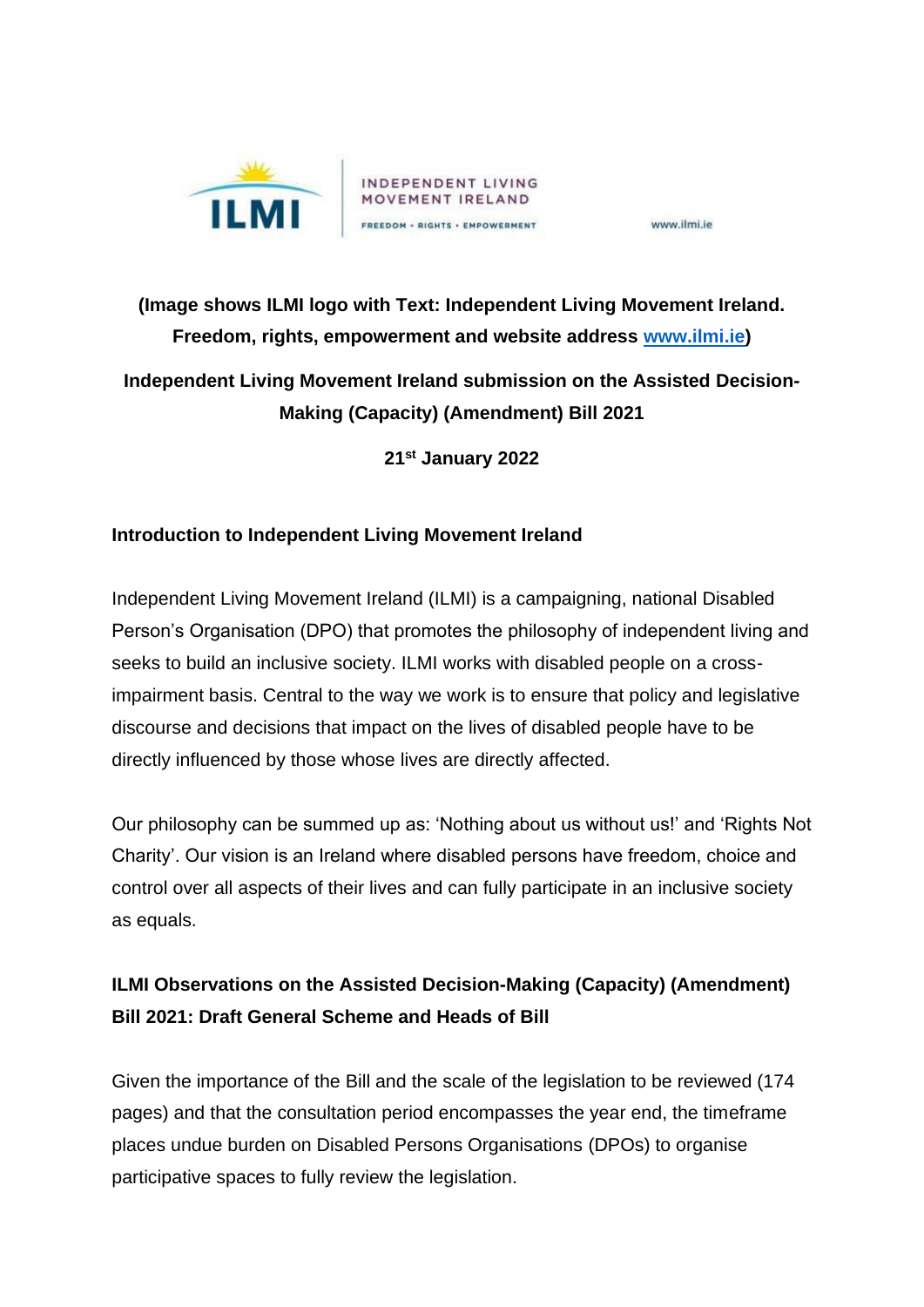The Initial State Report to the UNCRPD notes that the Assisted Decision-Making Capacity (ADMC) Bill will provide "for the presumption of capacity and the protection and promotion of a person's will and preferences". This is absent from the heads of Bill. In order that the ADMC Bill meets Ireland's commitments under the UNCRPD (specifically Article 12 "Equal recognition before the law" and Article 14 "Liberty and security of the person"), there needs to be specific reference in the ADMC about the aim of legislation to ensure the autonomy of disabled people to live the lives of their choosing.

The heads of the ADMC bill solely reference the UNCRPD and are in relation to the role of IHREC as a monitoring body in relation to reasonable accommodation. The heads of bill need to reference the UNCRPD articles in relation to Equal Recognition before the Law and Liberty and security of the person.

The UNCRPD at its very core is informed by a social model of disability. The current ADMC Bill lacks any references to social model language and the need for this legislation to give expression to the rights of disabled people to be supported to reach decisions about their lives to live as equals.

Specific reference needs to be made to the role of ADMC to ensure the autonomy of all disabled people is upheld including those who require supports to make and communicate their decisions to live the lives of their choosing equal to others. This includes those in all institutions and inappropriate settings who may need specific supports at specific points in their lives.

In relation to additional supports that some disabled people may need in order to access the Decision Support Service (DSS) under the ADMC, the bill needs to recognise that many disabled people have multiple impairments.

The ADMC Bill needs to recognise the intersection of impairment label, gender, gender identity, sexual identity, socioeconomic status, family status, ethnicity and age.